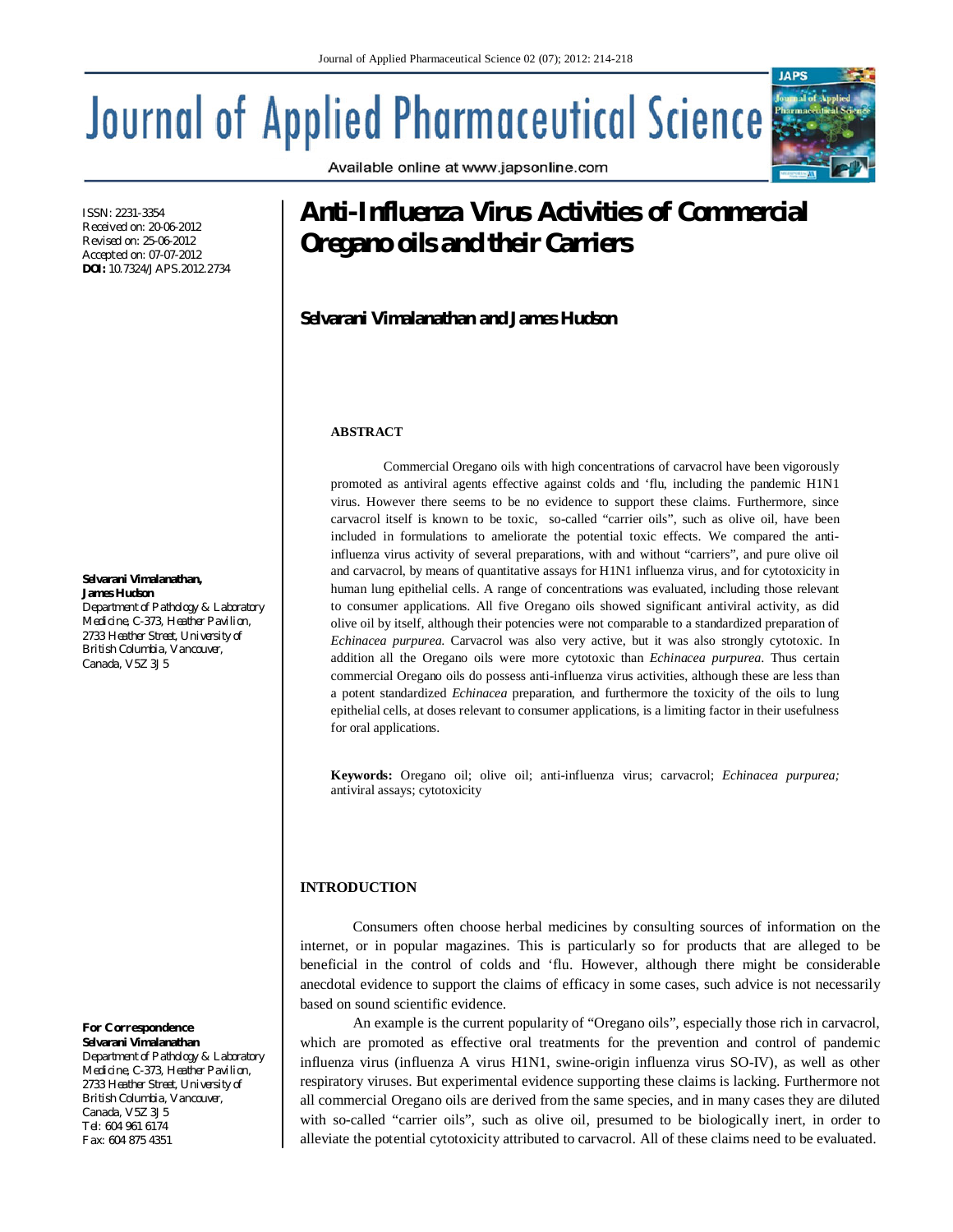Traditionally various parts of the Oregano plant (*Origanum* spp.) have been used in Mediterranean countries as food spices and preservatives, and as medicines to treat different diseases (Liolios *et al*., 2010). In common with many other plant oils (Bakkali *et al*., 2008), the essential oils of several species of Oregano have been shown in recent studies to possess antibacterial activities, and in some cases these activities were attributed to the dominant terpene component carvacrol ((Burt 2004, Sokovic *et al*., 2010, de Souza *et al*., 2010 ). In addition antiviral activities have been reported for some unrelated essential oils (Carson *et al*., 2006, Cermelli *et al*., 2008, Alim *et al*., 2009 ), although Sokmen *et al* (2004) did not observe anti-influenza virus activity in their studies of various extracts and oil derived from *Origanum vulgare.* In view of these uncertainties about the feasibility of using Oregano oils as antiviral agents, we decided to investigate several commercial preparations of "Oregano oil", with and without carrier oil (olive oil), for activity against influenza virus H1N1, by means of quantitative antiviral protocols developed in our laboratory for the evaluation of plant extracts. We compared these preparations with pure carvacrol and olive oil, and a known very potent anti-influenza virus extract derived from *Echinacea purpurea* as a reference. Relative cytotoxicities of the oils were also evaluated in a line of human lung epithelial cells. Cytotoxicities were measured for short exposures of 10 minutes, to reflect consumer applications, in addition to the normal 24 hour exposures.

#### **MATERIALS AND METHODS**

## **Test materials**

Oregano oils; four popular preparations of "carvacrolrich" oils were purchased from local suppliers. Three of them had been diluted 3-4 fold with virgin olive oil as "carrier" to mitigate the toxic effects of carvacrol (labeled in this report as ORE 1-3), and one was pure 100% *O. vulgare* without carrier (ORE 4). In addition we tested a product obtained from a popular herbal company which was labeled as a pure carrier free "Oregano-oil" derived from *Thymus capitatus* (ORE 5). These data are summarized in Table 1. Carvacrol was purchased from Sigma-Aldrich, and "pure organic virgin olive oil" and organic canola oil were purchased locally.

|  | Table. 1: Oregano oils tested |  |
|--|-------------------------------|--|
|--|-------------------------------|--|

| Abbreviation                                                                                                                                                                                                                      | $Species1$ (all members<br>of the Family<br>Lamiaceae) | Carvacrol<br>content before<br>blending <sup>1</sup> | <b>Carrier</b><br>Ratio,<br><b>ORE:</b> olive oil |
|-----------------------------------------------------------------------------------------------------------------------------------------------------------------------------------------------------------------------------------|--------------------------------------------------------|------------------------------------------------------|---------------------------------------------------|
| ORE <sub>1</sub>                                                                                                                                                                                                                  | Origanum minutiflorum                                  | 75-85%                                               | $25:75$ olive oil                                 |
| ORE <sub>2</sub>                                                                                                                                                                                                                  | Origanum minutiflorum                                  | 93%                                                  | 18:82 olive oil                                   |
| ORE <sub>3</sub>                                                                                                                                                                                                                  | Origanum vulgare                                       | 80%                                                  | $40:60$ olive oil                                 |
| ORE <sub>4</sub>                                                                                                                                                                                                                  | Origanum vulgare                                       | Not stated                                           | none                                              |
| ORE <sub>5</sub>                                                                                                                                                                                                                  | Thymus capitatus                                       | Not stated                                           | none                                              |
| $\mathbf{A}$ , and a state of the constant and a state of the state of the state of the state of the state of the state of the state of the state of the state of the state of the state of the state of the state of the state o |                                                        |                                                      |                                                   |

According to information supplied on labels and web-sites

*Echinacea* (EP, Bioforce AG, Roggwil, Switzerland) was a standardized preparation derived by ethanol extraction of freshly harvested *Echinacea purpurea* herb and roots (95:5). The composition of marker compounds (i.e. those compounds known to characterize this species of *Echinacea*) was described previously (Sharma *et al.,* 2009). The concentration of ethanol was 65% v/v but in the experimental reactions and cultures the final concentration of ethanol was too low to cause adverse effects on the cells or viruses.

#### **Cells and virus**

MDCK canine kidney cells and A549 human lung epithelial cells were acquired originally from ATCC (American Type Culture Collection, Rockville, MD), and were passaged in Dulbecco MEM (DMEM), in cell culture flasks, supplemented with 5% fetal bovine serum, at  $37^{\circ}$ C in a 5% CO<sub>2</sub> atmosphere (cell culture reagents were obtained from Invitrogen, Ontario CA). No antibiotics or anti-mycotic agents were used. Influenza virus type A, strain H1N1 (A1/Denver/1/57) was acquired from BC Centre for Disease Control, Vancouver, and was grown and assayed, by plaque formation, in MDCK cells, the standard cell line for growth and measurement of Influenza viruses (WHO manual, 2011).

#### **Antiviral assays**

The assay technique was based on our standard techniques for the evaluation of plant extracts for antiviral activity (Vimalanathan *et al*., 2005, Pleschka *et al.,* 2009). The experimental procedure consisted of incubating two-fold dilutions of the test oil or compound in phosphate buffered saline, in 96-well trays, with a known amount of the virus (either  $10^3$  or  $10^5$  pfu, as indicated) for 60 min at 22ºC (in triplicate reactions). The reactions were then assayed for residual infectious virus (plaques) in monolayers of freshly confluent MDCK cells, in 6-well culture trays. Reduction in the number of virus plaques represents the degree of antiviral activity. In some experiments, indicated in results, the test agent was incubated with a larger amount of virus  $(10<sup>5</sup>$  pfu), and the reaction mixtures were then diluted 50-100 fold followed by plaque assay. Controls consisted of virus in medium without test compound.

#### **Cytotoxicity assay**

The Cell Proliferation Assay Kit (XTT) (ATCC, Manassas, VA, USA) was used according to the manufacturer's instructions. The assay detects the reduction of XTT (sodium 2,3, bis (2- methoxy -4-nitro- 5-sulfophenyl) -5-[(phenylamino) carbonyl] -2H-tetrazolium inner salt) by mitochondrial dehydrogenase to orange formazan product, which reflects the normal functioning of mitochondrial and cell viability. The amount of the formazan produced is proportional to the number of viable cells (ATCC Manassas, VA, USA).

Human lung epithelial cells (A549 cell line) were used as the indicator cells. The cells  $(5 \times 10^3)$  were seeded in each well containing 100μl of the MEM medium supplemented with 5% FBS in a 96-well plate. Cells were grown for 48 h and the test materials, prepared as a series of two-fold dilutions in MEM, without phenol red, were added to the cells and incubated for 10 min (short exposure), followed by removal of test material and incubation for a further 24 h in MEM, or for 24 h (long exposure), followed by assays for cell viability. The results were measured as absorbance at 490 nm in a plate reader, in comparison with similar cells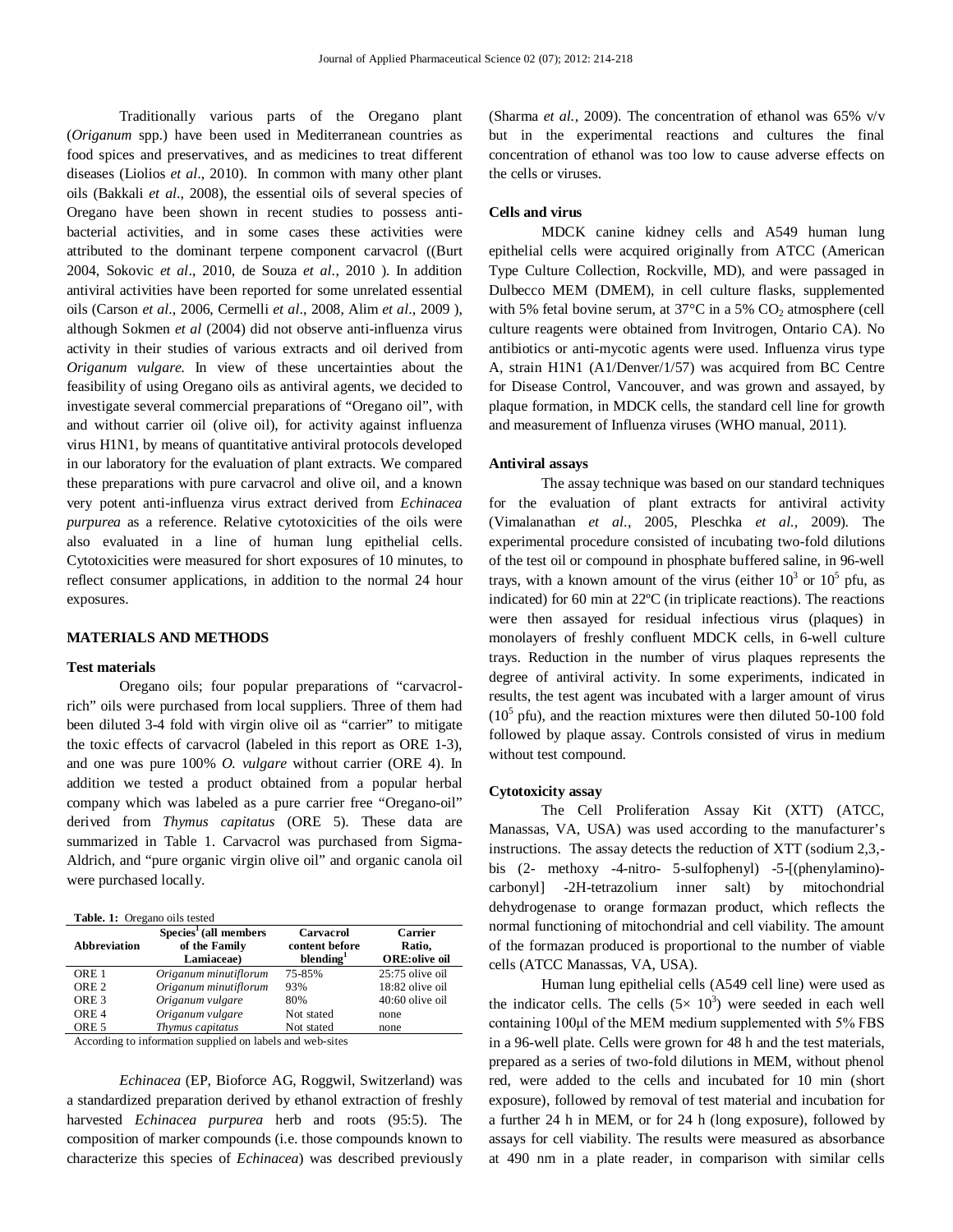exposed to medium only. Cytotoxicity is expressed as the concentration of test samples inhibiting cell growth by 50% ( $IC_{50}$ ). All tests were run in triplicate and mean values recorded.

### **RESULTS**

### **Test Materials**

Table 1 summarizes the relevant characteristics of the test Oregano oils (ORE 1 - ORE 5). ORE 1-3 were representative commercial Oregano oils (*Origanum spp*) diluted with so-called carrier olive oil. ORE 4 was also *O. vulgare* but contained no carrier, and ORE 5 was derived from *Thymus capitatus* although it was labeled as an Oregano oil.

#### **Antiviral activity**

Initially each oil with carrier olive oil (ORE 1-3) was tested for anti-influenza virus activity in comparison with the reference Echinacea (EP) and carvacrol. Figure 1 shows the relative inhibitory activity of each serial dilution. All three oils were fully active (i.e. reduced the virus titer by 100%) at 100µl/ml concentration, but their activities decreased at successively higher dilutions until 3.13 µl/ml, when they were no longer antiviral. In contrast EP showed complete antiviral activity at 1.56 µl/ml, and was still active at 0.1µl/ml dilution. Carvacrol itself showed antiviral activity intermediate between the ORE oils and EP. Table 2 shows their relative  $IC_{50}$  values (concentrations giving 50% inactivation of virus).

**Table. 2:** Antiviral  $IC_{50}$  Values

| <b>Test material</b>    | $IC_{50}$ |
|-------------------------|-----------|
| Echinacea purpurea (EP) | 0.05      |
| ORE-1, O.minutiflorum   | 5.93      |
| ORE-2, O. minutiflorum  | 24 17     |
| ORE-3, O. vulgare       | 11.9      |
| Carvacrol               | 2.6       |

 $IC_{50}$  = dilution giving 50% inhibition of virus plaques



**Fig. 1 :** Antiviral Activities of serial dilutions of Oregano Oils (ORE 1-3), carvacrol and EP. Each sample, in triplicate, was serially diluted 2x and incubated with a standard amount of H1N1 virus (1000 pfu per reaction). Remaining infectious viruses were measured by plaque assay on MDCK cells.

#### **Antiviral Effects at High Virus doses**

In subsequent experiments the carrier-free oils ORE-4 and ORE-5, and pure olive and canola oils, were acquired. Initially the antiviral tests with ORE-4 and -5 were complicated by their cytotoxicity at high concentrations. These oils were therefore tested by means of a modified protocol in which larger amounts of

virus  $(10<sup>5</sup>$  pfu) were incubated with several concentrations of oil and the reactions then diluted 50-100-fold to obtain measurable numbers of pfu. (viral plaques, table 3). In these assays ORE-4 and -5 were found to be antiviral, approximately the same potency as carvacrol, though always much less than EP (data not shown). To our surprise pure olive oil also showed significant antiviral activity, indicating that the so-called "carrier oil" was by no means inert. However olive oil did not appear to affect significantly the antiviral activity of pure oregano oil, as illustrated by the results of mixing experiments (Table 3). In contrast Canola oil showed no antiviral activity even at high concentration.

|                                 | Concentration $(\mu l/ml)$ | Inhibition $(\% )$ |
|---------------------------------|----------------------------|--------------------|
| EP                              | 10                         | 100                |
|                                 | 5                          | 100                |
| ORE-4                           | 10                         | 100                |
|                                 | 5                          |                    |
| $ORE-4 + Olive oil$<br>$\min x$ | 100                        | 100                |
|                                 | 10                         | $98 + 5$           |
|                                 | 5                          |                    |
| ORE-5                           | 10                         | 100                |
|                                 | 5                          |                    |
| Olive oil                       | 100                        | 100                |
|                                 | 10                         |                    |
| Carvacrol                       | 10                         | 100                |
| Canola oil                      | 100                        |                    |

**Table 3.**: Antiviral activities of oils and mixtures  $(10^5)$  pfu per reaction)

#### **Cytotoxicity of oils**

Since the recommended Oregano applications involve exposure of oral and pulmonary epithelial cells to the oils, we decided to evaluate cytotoxicity in human lung epithelial cells (A549), following short (10 min) or long (24h) exposures, by means of the XTT assay technique for cell viability. Results for 10 min exposures to Oregano oils are shown in Figures 2 and 3. ORE-1-3 showed some toxicity at the high concentrations but was nontoxic at concentrations less than 25 µl/ml. In contrast ORE-4 and 5 were toxic even at 0.16 µl/ml. Fig. 4 shows the corresponding results for EP and olive oil, which were essentially non-toxic, and carvacrol, which was substantially cytotoxic. The 24 hour exposures showed greater degrees of cytotoxicity, except for olive oil, which remained non-cytotoxic. These data are summarized as TC<sub>50</sub>'s in Table 4 for both 10 min and 24 hour exposures.



Figure 2. : Cytotoxicity of Oregano oils 1-3; short exposures Monolayers of human lung epithelial cells (A549) in 96-well trays were incubated with the indicated concentration of oil in medium, for 10 min followed by normal medium for 24 h. Controls were incubated in normal medium. All cultures were then assayed for cell viability by the XTT method described in Materials and Methods.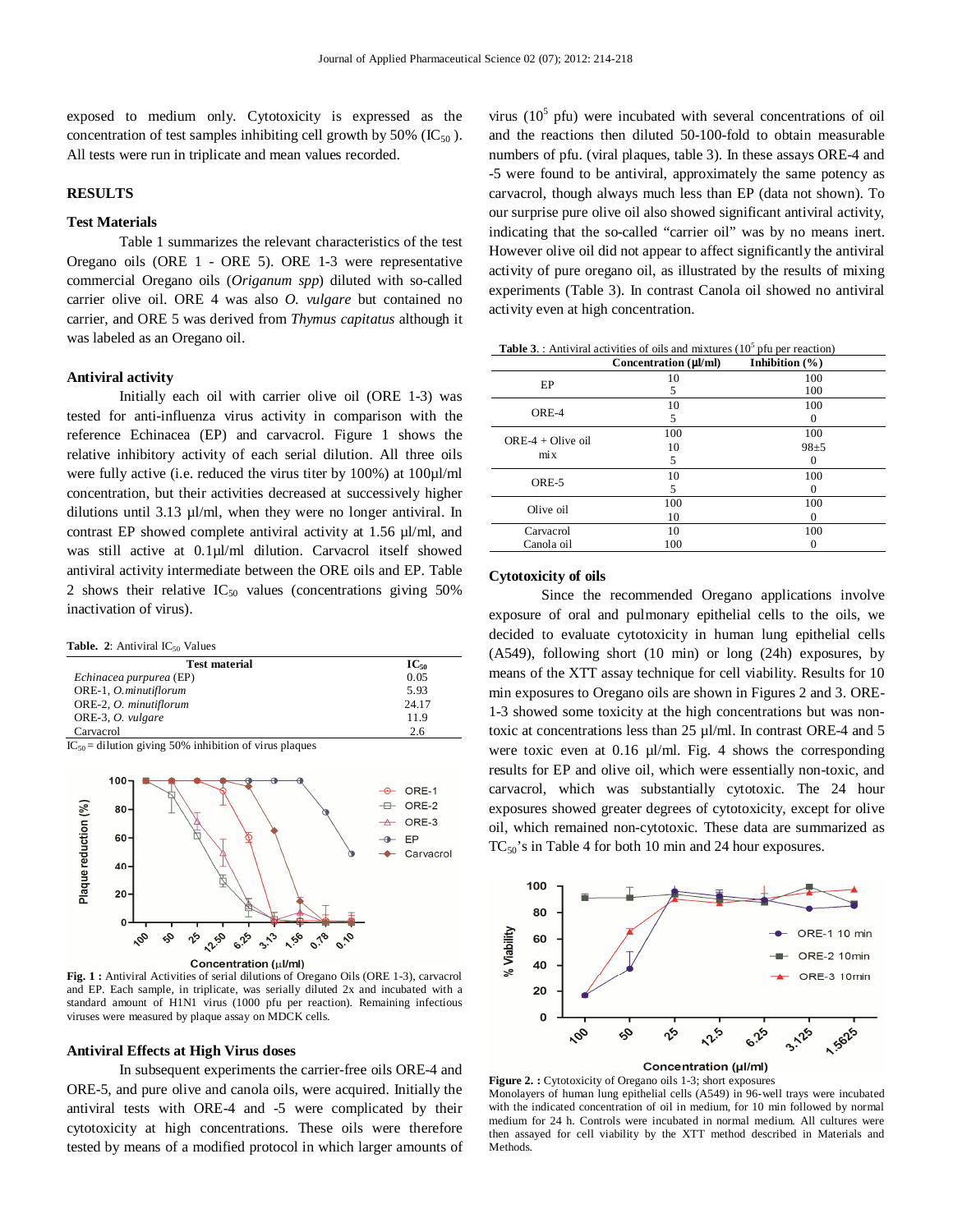

**Fig. 3:** Cytotoxicity of Oregano oils without carriers (ORE 4-5); short exposures Monolayers of human lung epithelial cells (A549) in 96-well trays were incubated with the indicated concentration of oil in medium, for 10 min followed by normal medium for 24 h. Controls were incubated in normal medium. All cultures were then assayed for cell viability by the XTT method described in Materials and Methods.



**Fig. 4:** Cytotoxicity of Carvacrol and Olive oil (compared with EP) Monolayers of human lung epithelial cells (A549) in 96-well trays were incubated with the indicated concentrations of carvacrol, olive oil, or reference Echinacea (EP) in medium, for 10 min followed by normal medium for 24 h. Controls were incubated in normal medium. All cultures were then assayed for cell viability by the XTT method described in Materials and Methods.

Table. 4: TC<sub>50</sub> values of oils in human lung epithelial cells

| $TC_{50}$ (µl/ml) |                          |                            |  |  |
|-------------------|--------------------------|----------------------------|--|--|
| <b>Samples</b>    | Viability (24h exposure) | Viability (10min exposure) |  |  |
| $ORE-1$           | $2.63 \pm 0.05$          | $49.06 \pm 0.195$          |  |  |
| $ORE-2$           | $1.25 \pm 0.03$          | >100                       |  |  |
| $ORE-3$           | $0.625 + 0.006$          | $49.94 + 0.115$            |  |  |
| $ORE-4$           | $0.09 \pm 0.002$         | $0.039 \pm 0.002$          |  |  |
| $ORE-5$           | $0.08 \pm 0.0025$        | $0.101 \pm 0.007$          |  |  |
| EP                | $25 + 3.23$              | >100                       |  |  |
| carvacrol         | 0.000019                 | $0.4 \pm 0.049$            |  |  |
| Olive oil         | >100                     | >100                       |  |  |

### **DISCUSSION**

"Oil of oregano" is a popular natural health product, but little research seems to have been conducted on its antiviral activity, although antibacterial activities have been well documented (Burt 2004, Sokovic *et al*., 2010, de Souza *et al*., 2010 ). However some other essential oils have demonstrated antiviral activities, such as Tea Tree oil (Carson *et al*., 2006), Salvia (Alim *et al*., 2009 ), and Eucalyptus oils (Cermelli *et al*., 2008, Sadlon and Lange, 2010 ). Nevertheless the popular health literature contains abundant claims to the efficacy of Oil of Oregano (not always *O. vulgare*) in counteracting colds and 'flu, especially pandemic H1N1, in spite of the dearth of scientific evidence, and the inability of Sokmen et al (2004) to find anti-influenza virus activity in their extracts derived from *O. vulgare*.

The studies reported here have shown that five commercial Oregano oils, including two preparations without carrier, do indeed possess significant anti-influenza virus activity, although much less potent than the reference *Echinacea* preparation (EP). EP was used as a known potent anti-viral extract, against which we can evaluate other prospective phytomedicines for antimicrobial and immune modulatory activities (Pleschka *et al*., 2009, Vimalanathan *et al*., 2009). However the presence of carrier olive oil in most of the commercial Oregano preparations raised the issue of its possible role in the antiviral activity, either as a negative or positive influence. These tests showed that olive oil by itself contributed significant activity against H1N1, but would not be expected to affect the overall antiviral performance of the final product. Carvacrol, the main constituent of oregano oil, was by itself very active, but was also very cytotoxic. These results support the rationale for adding olive oil to Oregano oils with high carvacrol content.

Antiviral activities against human influenza viruses are usually carried out in MDCK cells, an established line of canine kidney epithelial cells, which support the growth of the virus in the presence of trypsin (required by most human influenza virus stains, WHO,2011). This was the cell line used in our tests. Theoretically one could carry out cytotoxicity tests in this same cell line (in the absence of trypsin), and in fact the antiviral assays themselves did indicate cytotoxic effects of all the Oregano oils at the higher concentrations, similar to those used in consumer applications. However, since Oregano oils are normally recommended for oral applications to control colds and 'flu, we decided to evaluate cytotoxicity in a more relevant cell line, the A549 human lung epithelial line. A short exposure of 10 min was chosen to represent a typical oral application to the oral or nasal mucosa, and the longer exposure of 24 h represented a standard cytotoxicity test. Carvacrol alone displayed significant cytotoxicity, even in the short exposure protocol, as did the carrier-free ORE-4 and 5, whereas the other oils were less toxic, especially during the short exposure. Thus other components of the oils must have some protective property that counteracts the substantial toxic effect of carvacrol. In contrast olive oil by itself, and the *Echinacea* preparation, showed relatively little effect on the cells.

The apparent variation in antiviral and cytotoxic activities between the five Oregano oils could be a reflection of slight differences in source materials or the final composition of the oils, since antiviral activity could depend on more than simply carvacrol content. In other recommended uses of Oregano oils, such as skin application for the control of fungal and bacterial infections, and as drinks diluted in water or juice, the demonstrated cytotoxic effects might be less important.

### **CONCLUSION**

Thus there is a basis for the claim of anti-influenza virus activity of some Oregano oils, although this activity was not